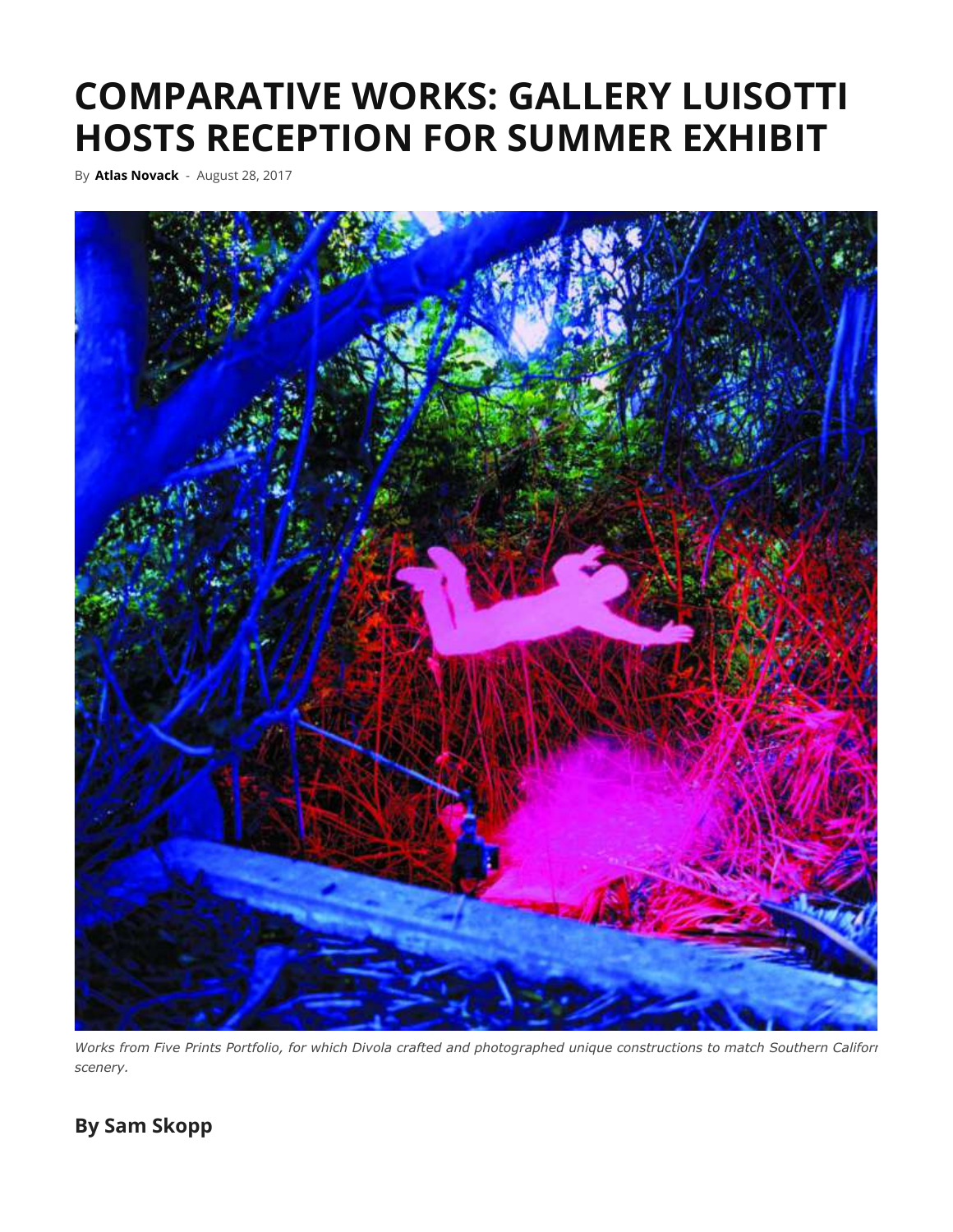Gallery Luisotti recently hosted a reception for John Divola, the artist behind their curren featured exhibit, Physical Evidence, which will remain at the gallery until Sept. 9.

Much of Divola's work is concerned with abandonment and ruin in Southern California landscapes. Divola is a longtime Southern California resident, taking inspiration from hi surroundings.

Physical Evidence features two bodies of works, from 1987 and 1990 respectively. The pie that make up Five Prints Portfolio are all photographs of original constructions created b Divola to match the landscapes in which they're photographed, and feature bright, neon colors. Untitled 1990 includes a number of black and white photographs that appear sim to abstract paintings, created by throwing flour onto a painted backdrop.

"Clouds, the cosmos, and atmosphere, make up a vocabulary of the sublime, the univer The means involved here (throwing flour at shamelessly expressionistic backdrops) are pathetic and obvious. The vehicle (the photograph) is industrial, mute, and dead," said I in a statement from 1990.

These two bodies of works are being exhibited side by side in order to "show Divola's lon held commitment to exploring the contradictions of a medium caught between docume and artifice," as stated by the gallery.

For more information on this exhibit and Gallery Luisotti, located in unit A1, Bergamot St Arts Complex, visit galleryluisotti.com.